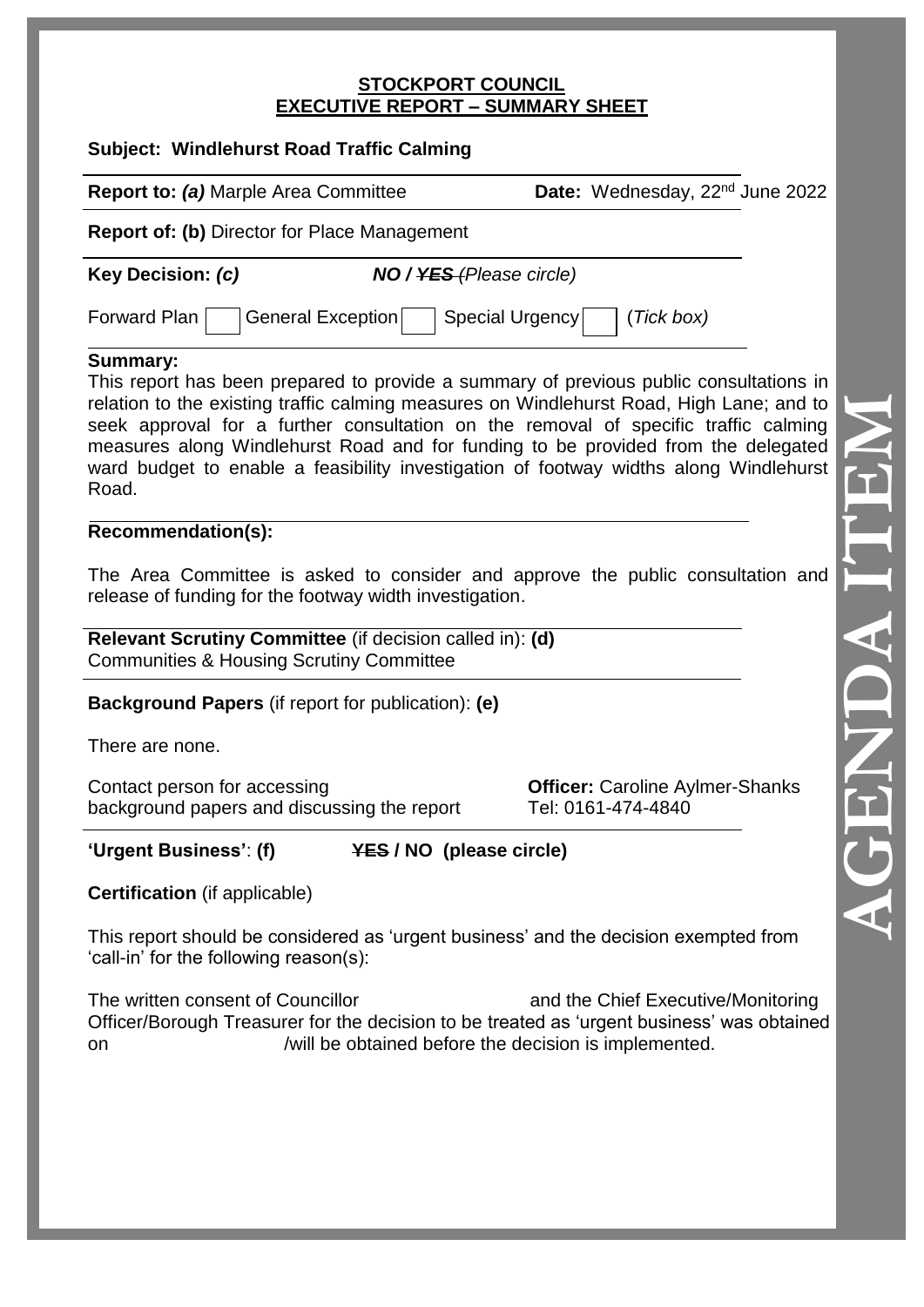### **Windlehurst Road Traffic Calming**

#### Report of the Corporate Director for Place Management & Regeneration

### **1. INTRODUCTION AND PURPOSE OF REPORT**

- 1.1 This report has been prepared to provide a summary of previous public consultations in relation to the existing traffic calming measures on Windlehurst Road, High Lane; and to seek approval for a further consultation on the removal of specific traffic calming measures along Windlehurst Road and for funding to be provided from the delegated ward budget to enable a feasibility investigation of footway widths along Windlehurst Road. This report is supplementary to the information presented at the March 2021 Marple Area Committee and August 2021 Marple Area Committee.
- 1.2 The report also highlights concerns raised regarding speeding along Windlehurst Road and recommends that alternative mitigation measures in the form of signs and road markings be investigated.

### **2. BACKGROUND**

- 2.1. A series of consultations have taken place ahead of and following the opening of the A6 to Manchester Airport Relief Road (A6MARR) in October 2018. This led to the implementation of a series of mitigation measures throughout High Lane.
- 2.2. During the first stage of public consultation in 2015, Stockport Council asked for feedback from local residents and stakeholders to understand existing issues and concerns in relation to the predicted, potential increase in traffic as a result of the A6MARR to inform the development of the proposed mitigation measures.
- 2.3. The comments received included:
	- The speed, behaviour and make up of traffic flow on the A6, Windlehurst Road, Torkington Road, Threaphurst Lane and various residential roads, in particular heavy goods vehicles using local roads;
	- Congestion at the A6 / Windlehurst Road junction;
	- Rat-running on various residential roads: and
	- The level of provision for pedestrians, cyclists and public transport users on the A6, Windlehurst Road, Torkington Road and Threaphurst Lane including access to Middlewood Railway Station.
- 2.4. The comments received were used to inform the development of traffic mitigation measures which included the introduction and construction of:
	- A 20mph speed limit on various residential roads;
	- Speed management measures on Windlehurst Road and Andrew Lane:
	- Improvement works at the A6 / Windlehurst Road junction;
	- 'Quiet lane' measures on Threaphurst Lane (entire length) and Torkington Lane (from Threaphurst Lane to Windlehurst Road) including 30mph speed limit entry gateway signing, speed restraint measures, improved street lighting and road markings;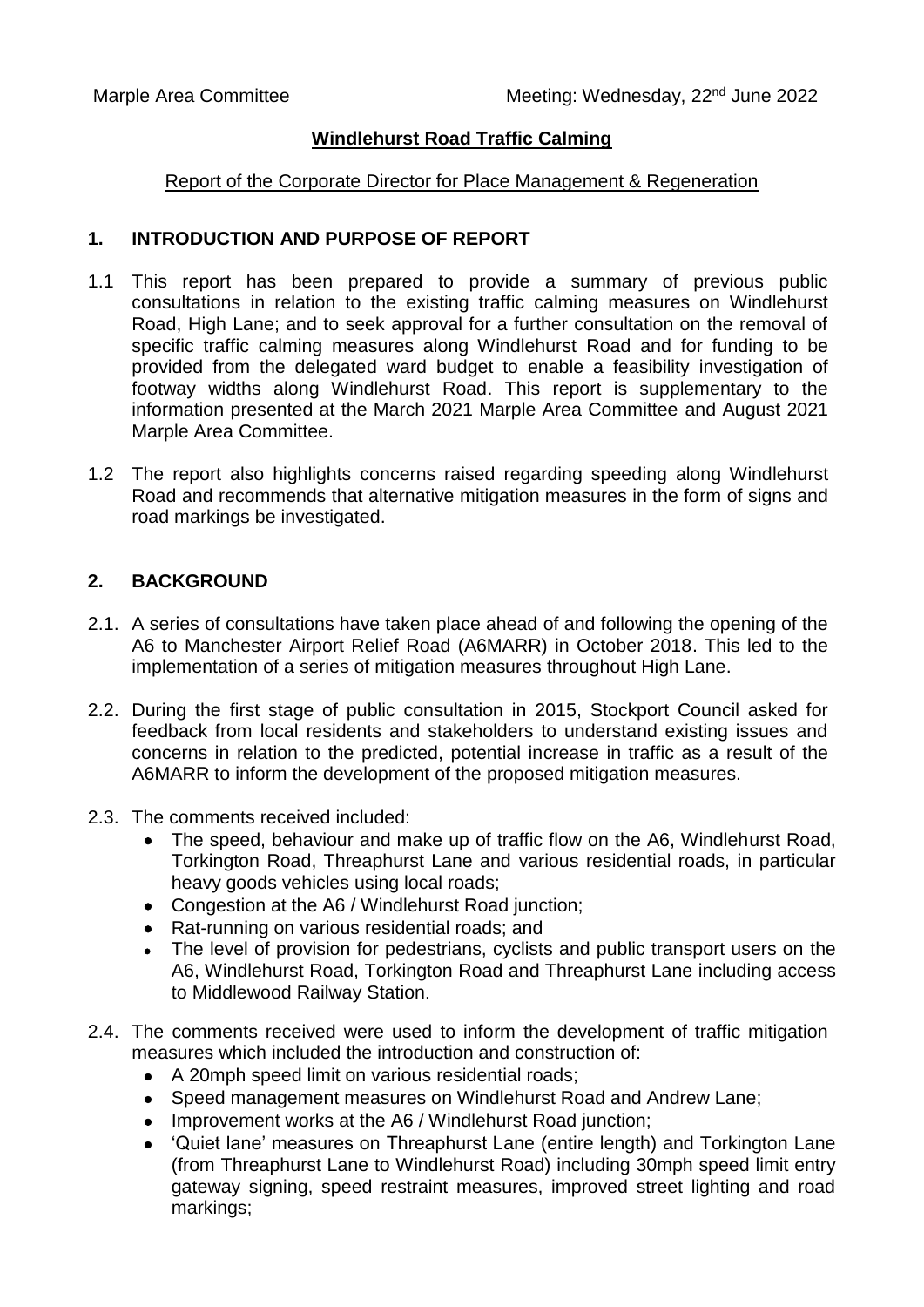- A reduced speed limit from derestricted (60mph) to 40mph on Torkington Road (from Threaphurst Lane to the existing 30mph speed limit near Torkington Manor); and
- A zonal 7.5 tonne weight limit (with exceptions for bus services and local access) in an area bounded by the A6 (not included in restriction), Torkington Road / Offerton Road (not included in restriction), Barnsfold Road / Hawk Green Road (not included in restriction), Ridge Road / Wybersley Road (included in restriction) and Light Alders Lane (not included in restriction).
- 2.5. However, further local traffic concerns have been raised by Members and local residents. As a result, Stockport Council undertook a feedback consultation exercise during February 2020. The aim of this consultation was to understand these local traffic concerns and seek to identify possible solutions that could alleviate some of the problems.
- 2.6. One question on the response form related to Windlehurst Road and asked respondents to identify issues and potential solutions. The responses were reviewed and several concerns were raised relating to the current traffic calming measures along Windlehurst Road.
- 2.7. A further public consultation was undertaken in January to February 2021 which focused specifically on the existing Windlehurst Road traffic calming. Further details of the consultation are provided within Section 5. The main 'Windlehurst Road Traffic Calming – Consultation Summary Report' (dated February 2021) is included within Appendix A. Further detailed analysis of the consultation is provided in 'A6MARR: Traffic Mitigation Measures in High Lane and Hazel Grove: Windlehurst Road Traffic Calming – Addendum Consultation Summary Report' (dated  $20<sup>th</sup>$  July 2021) is included within Appendix B.
- 2.8. There is limited funding available within the Highways Infrastructure Programme budget for removal of the existing traffic calming measures. It is therefore proposed to focus on the traffic calming measures within the section of Windlehurst Road between Andrew Lane and Broadhurst's Bridge, referred to as Section 2 within this report.

# **3. LEGAL POSITION/IMPLICATIONS**

3.1. There are no legal implications associated with this report.

# **4. CONSIDERATION OF ALTERNATIVE SOLUTIONS**

4.1. No alternative solutions were considered as part of this consultation.

# **5. CONSULTATION**

- 5.1. A public consultation was undertaken in January to February 2021, asking the local community for their views on the existing traffic calming measures along Windlehurst Road between the A6 and Broadhurst's Bridge.
- 5.2. The consultation comprised a letter drop to 500 properties that either directly live or work on Windlehurst Road or where access to their property can only be made via Windlehurst Road. This letter provided the public with an opportunity to either complete a paper survey and return by freepost or via an online survey webpage on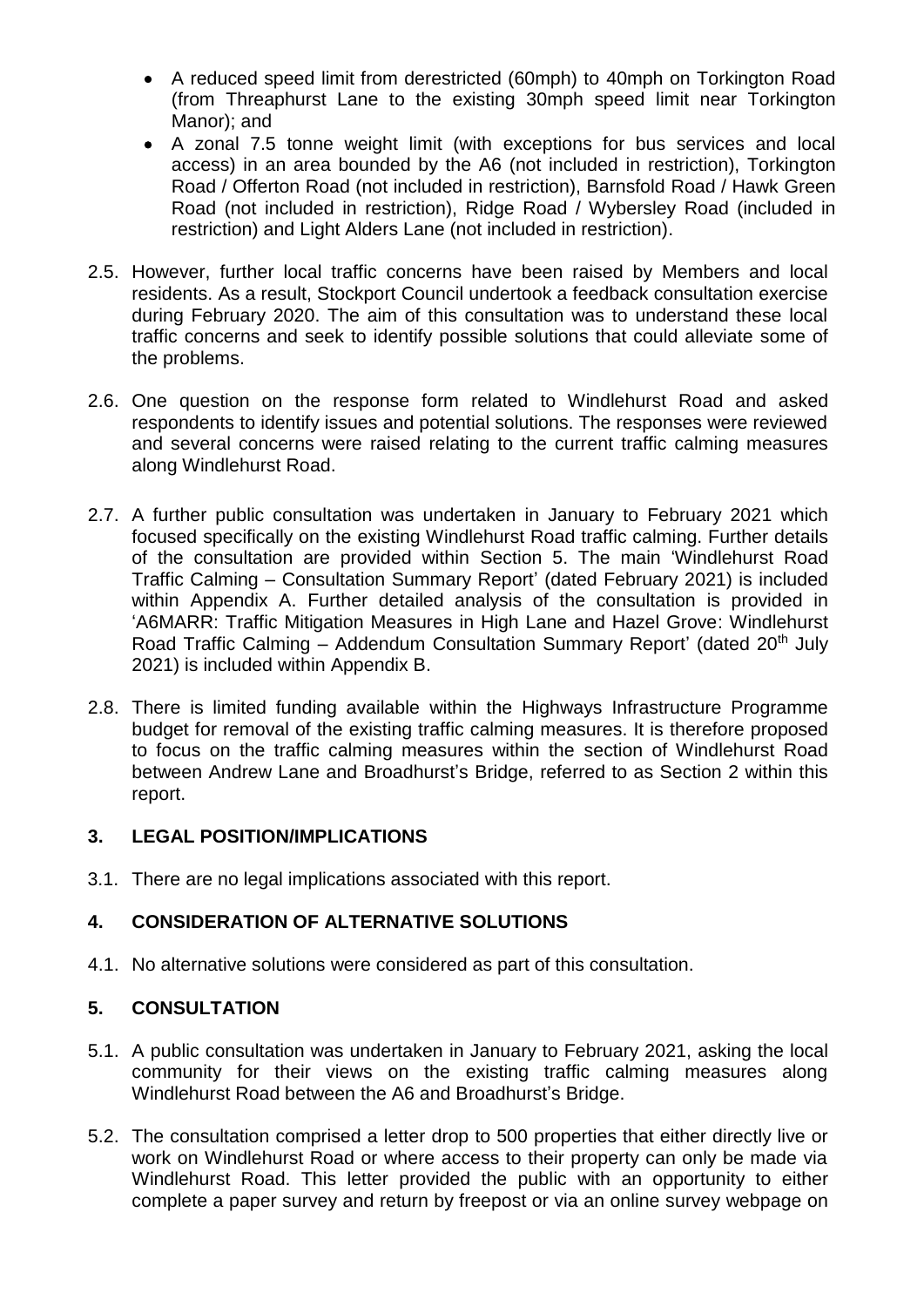Stockport Council's 'have your say' website. Temporary signage was erected throughout High Lane on lighting columns to ensure that residents in the surrounding area were able to provide their views online.

- 5.3. A total of 946 replies were received in response to the consultation. This included 827 online responses, 105 written responses, 11 emails and 3 voicemails. All of which have been reviewed and analysed to understand the general feeling towards the existing traffic calming measures along Windlehurst Road.
- 5.4. A high-level summary of the responses is provided within the following table. A review of the results indicates that the majority (81%) of respondents agree that traffic calming on Windlehurst Road should be reviewed and removed in some sections. The results for the respondents who either Agreed or Strongly Agreed that traffic calming should be removed from Section 1 (between the A6 and Andrew Lane) and Section 2 (between Andrew Lane and Broadhurst's Bridge) are summarised within the following table.

*Table 1: Summary of respondents who Agree / Strongly Agree that traffic calming should be removed for Section 1 and Section 2 of Windlehurst Road*

| <b>Response</b>       | Section 1 - A6 to Andrew<br>Lane | <b>Section 2 - Andrew Lane to</b><br><b>Broadhurst's Bridge</b> |
|-----------------------|----------------------------------|-----------------------------------------------------------------|
| <b>Strongly Agree</b> | 60%                              | 77%                                                             |
| Agree                 | 18%                              | 12%                                                             |
| Total                 | 77%                              | 89%                                                             |

- 5.5. The table above identifies that there is support for removal of the traffic calming along both sections of Windlehurst Road. However, there is greater support for removal of the traffic calming along the northern section (section 2 between Andrew Lane and Broadhurst's Bridge). It is however noted that many of the responses were received from residents living away from the Windlehurst Road area itself.
- 5.6. Additional analysis was undertaken in order to better understand the views of residents who live on Windlehurst Road, or a side road which can only be accessed via Windlehurst Road, compared with residents who live elsewhere. Such differences of opinion could result from the fact that residents who live local to the scheme experience associated factors such as road noise, air pollution and may also experience issues when walking alongside or when trying to cross the road. In contrast, those residents who live elsewhere are likely to be focussed on using the route in order to get from 'A to B', for example as a commuter. This analysis is presented in detail within the 'Windlehurst Road Traffic Calming – Addendum Report' (dated July 2021) appended to this report with a high-level summary of the results provided below.

### *Windlehurst Road Traffic Calming Addendum Report Analysis*

- 5.7. The responses have been analysed and the results for respondents who 'agree' / 'strongly agree' have been combined and presented against the results for respondents who 'disagree' / 'strongly disagree' for each of the main questions and are presented within this summary section for respondents who live on Windlehurst Road, or its side roads, and for those who live elsewhere.
- 5.8. As shown within the following table the majority of respondents (90% of respondents who live on Windlehurst Road, or its side roads and 78% who live elsewhere) agree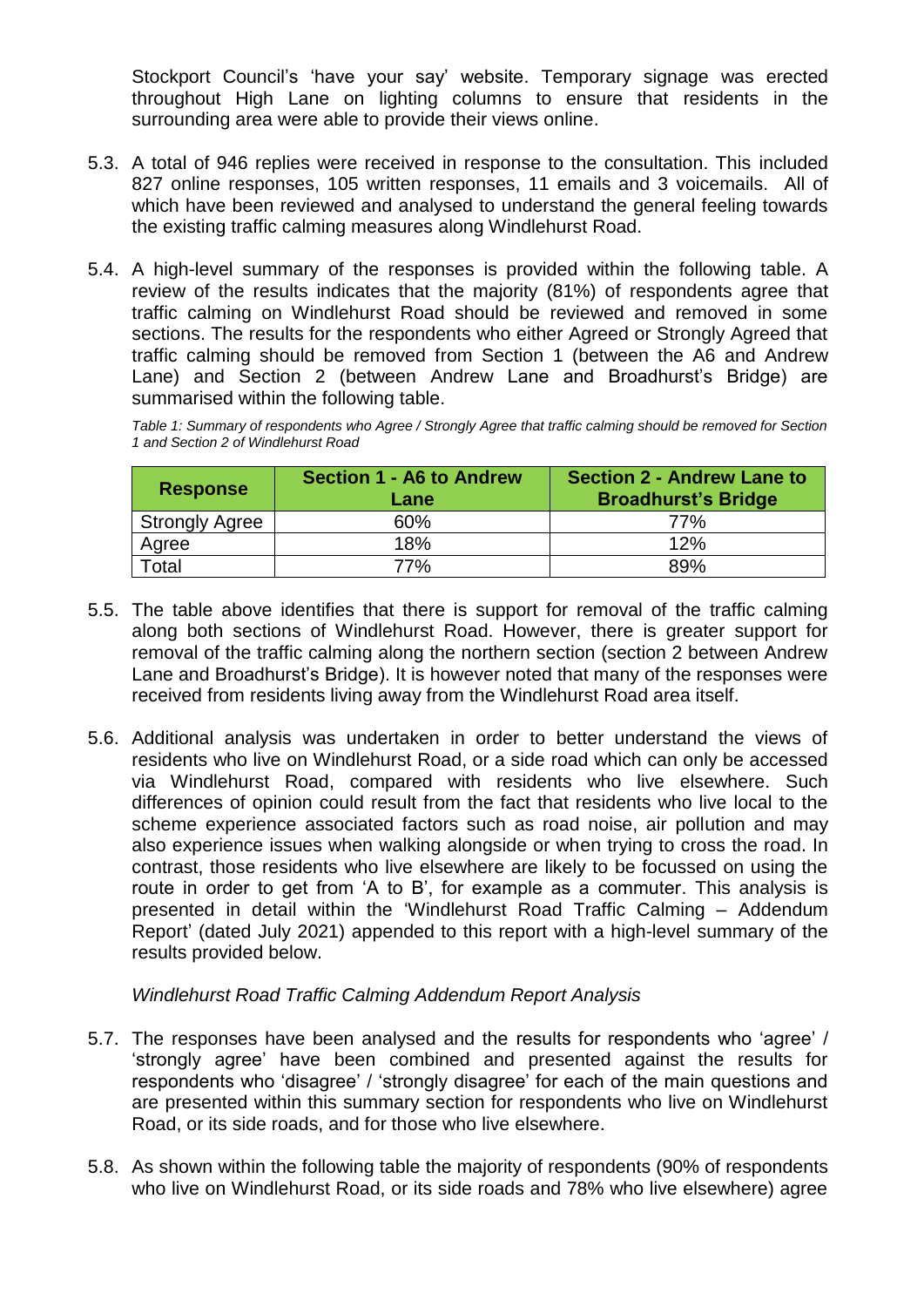that traffic calming on Windlehurst Road should be reviewed and removed in some sections.

*Table 2: Summary of respondents who agree or disagree with the need to review the traffic calming along Windlehurst Road presented by respondent location*

| <b>Response</b>                                                                                     | Live on Windlehurst Rd or Side Road |     | <b>Live Elsewhere</b> |     |  |
|-----------------------------------------------------------------------------------------------------|-------------------------------------|-----|-----------------------|-----|--|
| Question 1 - Traffic calming on Windlehurst Road is not an issue and should remain in its entirety  |                                     |     |                       |     |  |
| <b>Agree</b>                                                                                        | 33                                  | 16% | 142                   | 20% |  |
| <b>Disagree</b>                                                                                     | 165                                 | 81% | 558                   | 78% |  |
| Question 2 - Traffic calming on Windlehurst Road should be reviewed and removed in some<br>sections |                                     |     |                       |     |  |
| <b>Agree</b>                                                                                        | 184                                 | 90% | 564                   | 78% |  |
| <b>Disagree</b>                                                                                     | 20                                  | 9%  | 144                   | 20% |  |

- 5.9. A review of the results relating to the removal of the traffic calming within Section 1 (A6 to Andrew Lane) and Section 2 (Andrew Lane to Broadhurst's Bridge) has also identified that there is less support for the removal of the traffic calming in both sections amongst respondents who live on Windlehurst Road, or its side roads (72% and 80% for Sections 1 and 2 respectively), compared with respondents who live elsewhere (79% and 92% for Sections 1 and 2 respectively). However, the majority of respondents from both groups support for removal of the traffic calming within both sections.
- 5.10.The following table shows that there is greater support for removal of the traffic calming within the northern section (Andrew Lane to Broadhurst's Bridge) within both groups.

*Table 3: Summary of respondents who Agree / Disagree with removal of the traffic calming within Section 1 and Section 2 presented by respondent location*

| <b>Response</b>                                                                                                         | Live on Windlehurst Rd or Side Road |     | <b>Live Elsewhere</b> |     |  |
|-------------------------------------------------------------------------------------------------------------------------|-------------------------------------|-----|-----------------------|-----|--|
| Question 3 - Traffic calming should be removed within Section 1 - between the A6 (Buxton Road)<br>and Andrew Lane       |                                     |     |                       |     |  |
| Agree                                                                                                                   | 133                                 | 72% | 442                   | 79% |  |
| <b>Disagree</b>                                                                                                         | 37                                  | 20% | 64                    | 12% |  |
| Question 5 - Traffic calming should be removed within Section 2 - between Andrew Lane and<br><b>Broadhurst's Bridge</b> |                                     |     |                       |     |  |
| <b>Agree</b>                                                                                                            | 149                                 | 80% | 515                   | 92% |  |
| <b>Disagree</b>                                                                                                         | 23                                  | 13% | 24                    | 5%  |  |

### *Windlehurst Road*

- 5.11.In addition to the '*Windlehurst Road Traffic Calming Addendum Report'* a further review has been undertaken in order to analyse the responses from the properties along Windlehurst Road only.
- 5.12.Consultation letters were delivered to 100 properties along Windlehurst Road, between the A6 and Broadhurst's Bridge. The responses from these properties are summarised for Section 1 and 2 separately below.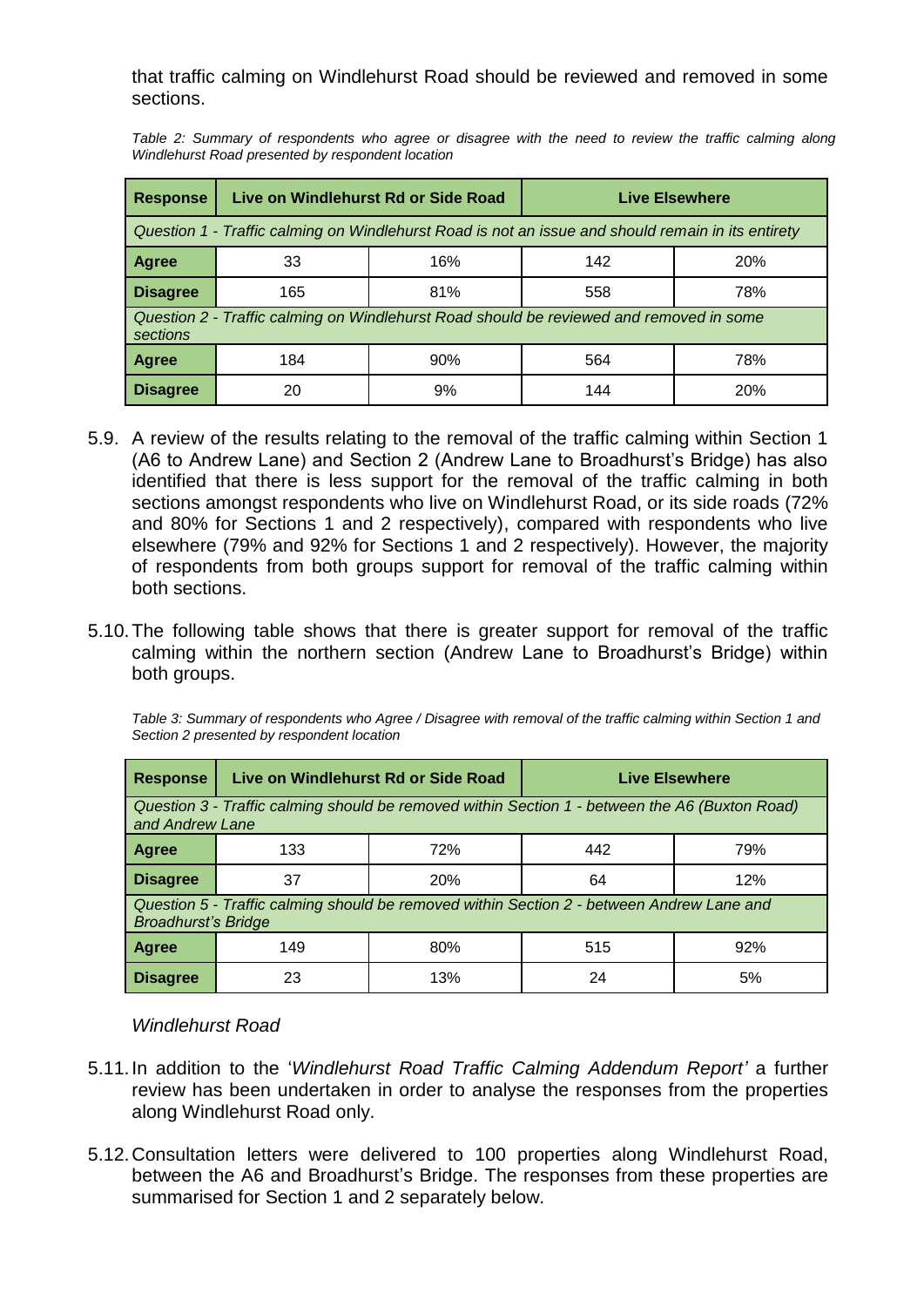*Table 4: Summary of Windlehurst Road residents who Agree / Disagree with removal of the traffic calming within Section 1 and Section 2*

| <b>Response</b>           | <b>Section 1</b> |      | <b>Section 2</b> |      |
|---------------------------|------------------|------|------------------|------|
|                           | Total            | %    | <b>Total</b>     | %    |
| Agree                     | 50               | 50%  | 57               | 57%  |
| <b>Disagree</b>           | 12               | 12%  | 10               | 10%  |
| Don't Know / Indifferent* | 38               | 38%  | 33               | 33%  |
| Total                     | 100              | 100% | 100              | 100% |

\* This figure includes the households that did not respond to the survey

5.13. The table above shows that at least a third of the Windlehurst Road residents either didn't respond to the survey or were indifferent to the removal of the existing traffic calming in Sections 1 and 2 of Windlehurst Road. When these figures are taken into account the support for removal of the traffic calming is shown to be 50% for Section 1 and 57% for Section 2. This again shows greater support for removal of the traffic calming within Section 2 compared with Section 1.

### *Summary & Conclusions*

- 5.14.The results of this investigation reveal that, the location of respondents only had a minor impact on the views expressed. Residents living on Windlehurst Road, and its side roads, and those living elsewhere supported removal of the traffic calming measures within both sections of Windlehurst Road. Greater support has been shown for removal of the traffic calming within Section 2 of Windlehurst Road.
- 5.15.The 2021 public consultation which focuses specifically on the existing traffic calming along Windlehurst Road was however undertaken during the Covid-19 global pandemic which impacted working patterns and travel behaviour. It may have also impacted the response rate and attitudes towards the traffic calming along Windlehurst Road. It is proposed that a further consultation be undertaken which focuses on the removal of speed cushions 4 to 9 (refer to Drawing No F/1016/WR/002 Rev A) between Andrew Lane and Torkington Lane, which have been highlighted as a priority by ward councillors.

### **6. FINANCIAL IMPLICATIONS**

- 6.1. The next stage of the public consultation would be funded from the Highways Infrastructure Programme (HIP) budget.
- 6.2. A further £1,000 is requested from the Marple South & High Lane Delegated Ward Budget to fund a feasibility investigation of the footway widths within Section 2 of Windlehurst Road.

# **7. TIMESCALES**

7.1. If approval is granted and funding made available, a consultation exercise will be carried out as soon as possible for the properties fronting Section 2 of Windlehurst Road (between Andrew Lane and Broadhurst's Bridge).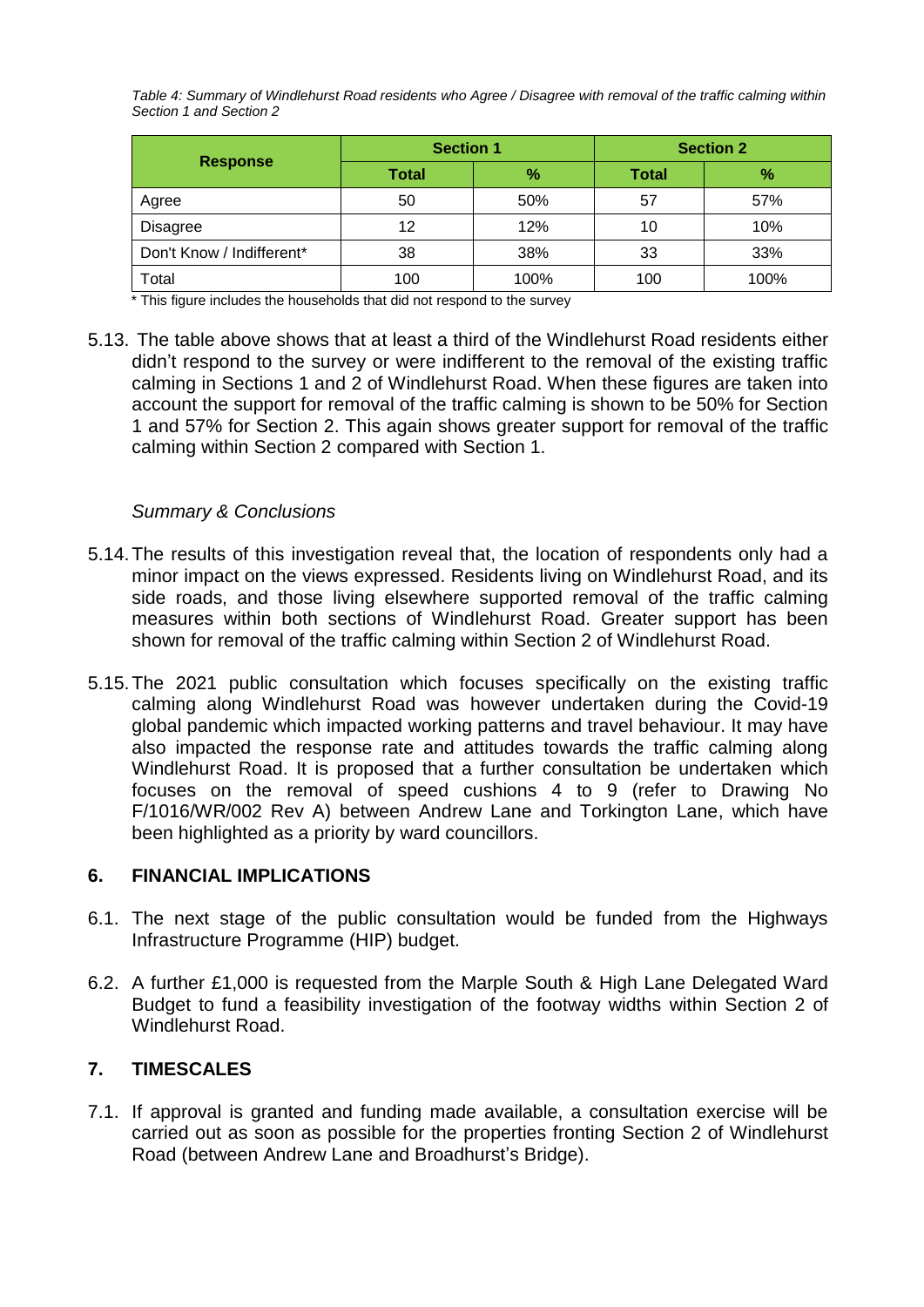7.2. If approval is granted and funding made available, the investigation into footway widths along Windlehurst Road will also be carried out as soon as possible.

### **8. EQUALITIES/COMMUNITY IMPACT ASSESSMENT**

- 8.1. Equal Opportunities
	- To provide a suitable and safer environment for pedestrians and other road users. The scheme contributes to the Council's vision statement "Promote equal life outcomes for all by tackling known inequalities across the borough of Stockport".
- 8.2. Sustainable Environment
	- To develop and sustain a healthy, safe and attractive local environment which contributes to Stockport. Stockport Council understands the responsibility it has to lead by example and help the broader community make a positive contribution to the local environment.

### **9. CONCLUSIONS AND RECOMMENDATIONS**

- 9.1. This report summarises the analysis undertaken on the responses received during the 2021 public consultation in relation to existing traffic calming measures along Windlehurst Road.
- 9.2. The results of the 2021 public consultation have indicated majority support for removal of the existing traffic calming measures along both sections of Windlehurst Road from respondents who live along Windlehurst Road, and its side roads which can only be accessed from it, and those who live elsewhere. However, it should be noted that the responses received also included requests for alternative measures including, speed cameras, indicating that there is and has been a concern regarding speeding vehicles.
- 9.3. To add further commentary on the speeding concerns, a speed survey was undertaken prior to and following the implementation of the traffic calming features. Initially, the average speed was recorded at 41mph at one location along Windlehurst Road, close to the junction with Torkington Lane. In comparison, a speed survey was conducted in October 2020 and the average speed was recorded at 29mph at the same location. This provides a reasonable indication that the measures are slowing vehicles down.
- 9.4. It is advised that any decision regarding the removal of the existing traffic calming features should take account of the concern raised regarding speeding within the 2015 public consultation and the continued concern regarding speeding vehicles along Windlehurst Road identified as part of the 2021 consultation. Windlehurst Road does not meet the requirements of the Safer Roads Greater Manchester Partnership, which is a group established between the 10 Greater Manchester local authorities, TfGM and Greater Manchester Police, for the provision of speed cameras and so this measure cannot be considered for Windlehurst Road.
- 9.5. It is recommended that a further public consultation be undertaken with residents now that the Covid-19 restrictions have been lifted and traffic levels have returned to